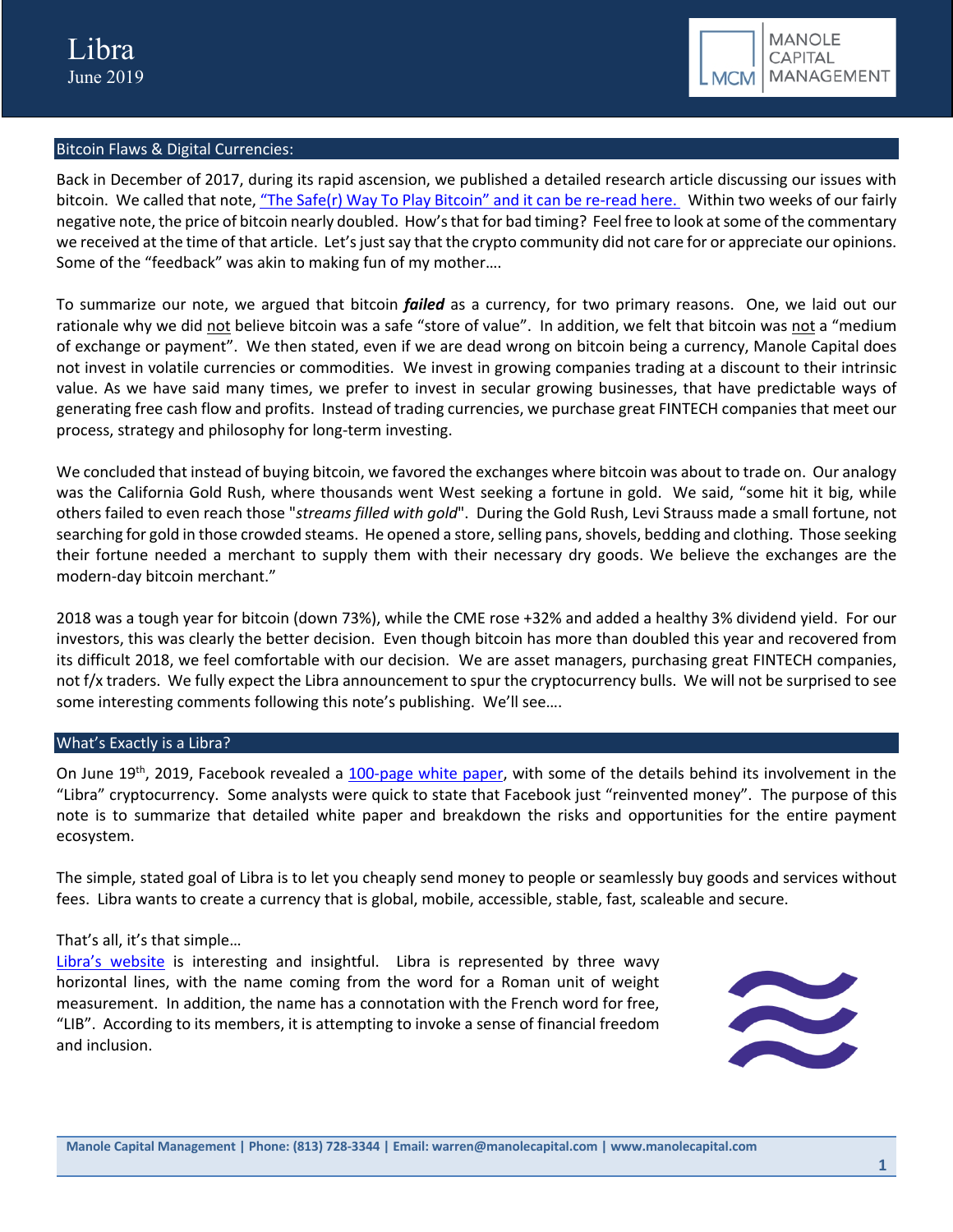

# Libra's Primary Goal:

In our opinion, one of the goals of Libra is to empower users that are outside the banked or financial markets. Libra's website states that there are 1.7 billion underbanked individuals, which is 31% of the world's population. The '17 World Bank study, where this chart comes from, cites that  $\frac{1}{2}$  of the underbanked population comes from just 7 countries. The Top 5 lowest banking countries are Bangladesh, China, India, Indonesia and Mexico. These also happen to be some of the largest cash-to-cash money remittance markets in the world.

While its founding members would love for you and I to embrace Libra, we are not the initial target audience. Libra was not designed to create a new P2P payment method, to help me re-pay my friend for picking up the tab at today's lunch. That is already handled (for free) via Venmo, right? Those of us comfortably living in developed countries are not in the market for sending real-time global remittances, nor are we desperately in need of additional banking opportunities.



We believe Libra is targeting those outside of traditional banking channels and financial institutions. Those excluded from these financial entities often find it difficult to pay bills, purchase goods and send money remittances. It is hard for us, as well-to-do Americans, to take the perspective on a younger person, living in an emerging market, with an unstable currency and an erratic government. Would you trust local financial institutions, or would you rather deal in hard currency / cash? The bigger question, in our opinion, is whether these underbanked individuals would feel comfortable trusting Facebook for handling their day-to-day financial transactions?

Spotify, one of Libra's founding members, said that Libra is "an opportunity to better reach our total addressable market, eliminate friction and enable payments in mass scale." It also wants to "empower fans in underserved markets by enabling financial inclusion." We think these comments are true, but are removed from the realities of emerging or less developed countries. Those economies are based on cash, for numerous reasons. For other reasons, certain countries are desperately trying to wean their population off of cash and onto cards (i.e. Philippines, Greece, etc). We have written on cash usage declines several times, and our note titled "No Cash Accepted", can be read by clicking here. All we are trying to say is that some of these founding members seem to have objectives that are not entirely altruistic.

#### Facebook's Goal:

With its Libra launch, Facebook's CEO Mark Zuckerberg discussed some of his firm's philosophy behind the cryptocurrency. He highlighted how it is "decentralized", with many organization's running it, instead of just Facebook. He specifically said, "It is available to anyone with an internet connection and it has low fees and costs. It is secured by cryptography, which helps keep your money safe. This is an important part of our vision, for a privacy focused social platform."

Zuckerberg wants Facebook to be a platform where "you can privately interact…from messaging to secure payments." Facebook states that it wants to help the underbanked and bring these billion or so people into "financial inclusion". Smartly, none of his comments discussed the opportunity to monetize his massive user base. Clearly, Facebook is hoping to bring this service to its 1.6 billion monthly users on WhatsApp and the 1.3 billion active users on Facebook Messenger.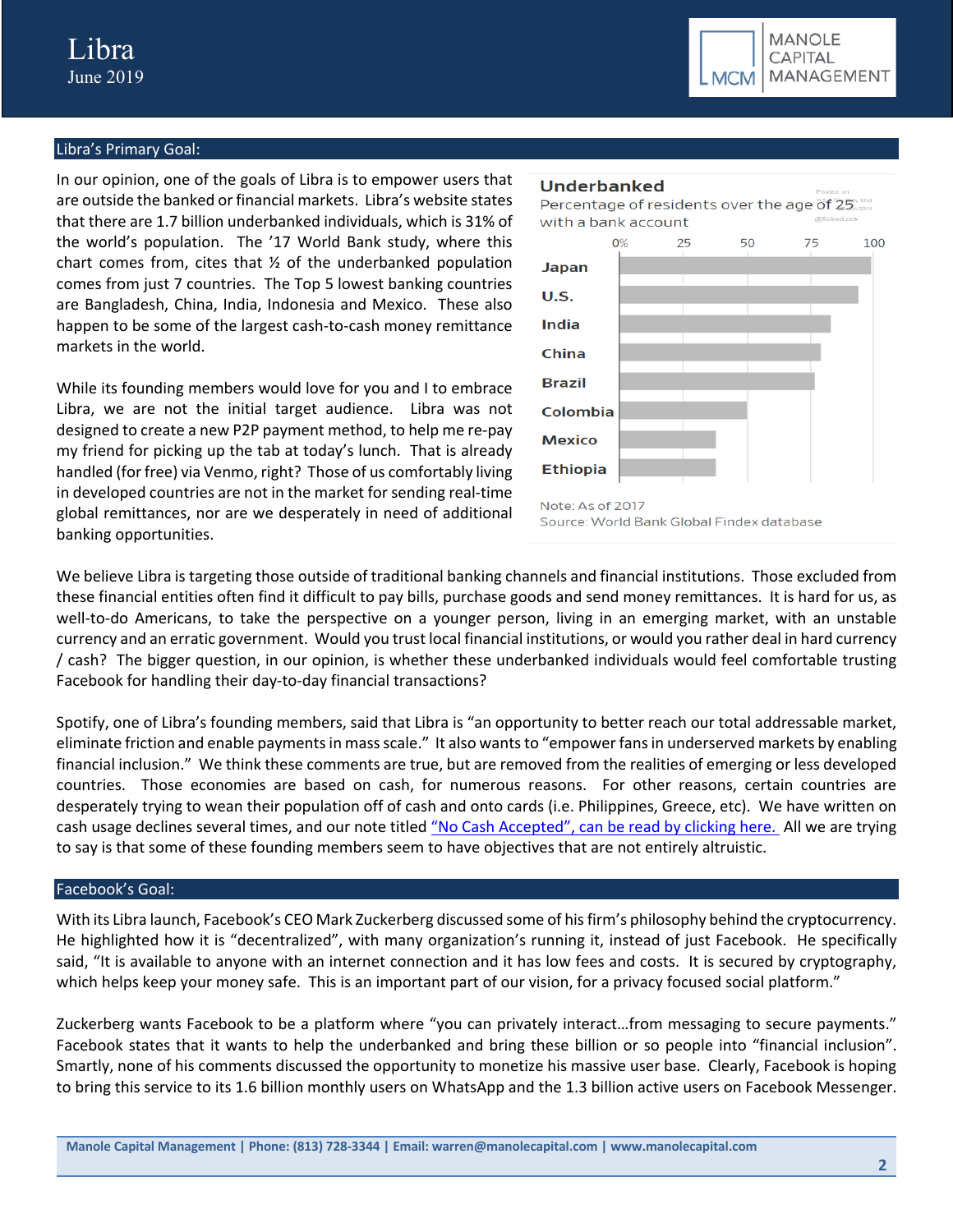

Maybe it is just us, but it might be too quick for Facebook to now ask for financial trust from its loyal users. We think time heals a lot of wounds, but this seems too soon. Call us crazy….

#### How Libra Works:

For a product that does not exist (and won't for quite some time), we wanted to at least attempt to frame how a Libra transaction would work. Before we discuss the transaction process, we need to start with opening an account. Whenever there are financial transactions involved, there are extensive regulations and rules that need to get followed. For example, when one opens a bank account there are KYC (know your customer) rules that need to be adhered to. The creation of digital wallets (like Facebook's Calibra or Apple's iWallet) will need the help of developers, in order to succeed. The antifraud and money laudering process is quite complex and this will become a major hurdle for the digital wallet providers. Once that test is passed, digital wallets will need to drive adoption. This will likely involve costly incentives, in order to get consumers willing to use one digital wallet versus another. Nearly two decades ago, PayPal incentivized users to sign-up for an account by loading \$10 into their account. This worked wonders for account growth, but it became too costly to continue.

Even though Facebook has tried to distance itself from outright ownership of Libra, there will likely continue to be a strong association between the two. People will likely always think of Libra as Facebook's cryptocurrency play. In the event of fraud, especially on Facebook's Calibra digital wallet, Facebook will need to backstop these transactions. If fraudsters emerge on Libra (through developing crypto apps), there is no doubt this will negatively impact Facebook.

Once users are onboard with a digital account / wallet, a transaction could theoretically occur. Users would first need to "cash into" Libra, via their local currency. For example, a consumer could take \$10 and get \$10 worth of Libra loaded onto their digital wallet. In theory, once that 10 Libra is loaded, a consumer could transact. In theory, this Libra could then be easily sent to a friend or relative or even to pay for one's bills. The Libra Association eCommerce members have articulated that their token could eliminate transactions fees and speed up customer check-out. We believe that this is somewhat "wishful thinking", but we certainly understand their excitement for change.



Using Facebook's Calibra example, Libra could be sent via Facebook Messenger, WhatsApp or any other standalone application. The only issue is that the counterparty (your friend or merchant) needs to have an active account, which is also transacting in Libra.

Not only is this easier said than done, but real-time payments are extremely difficult to enable. Let's continue down this path and just assume that transactions can seamlessly occur. How does the infrastructure or back-end look?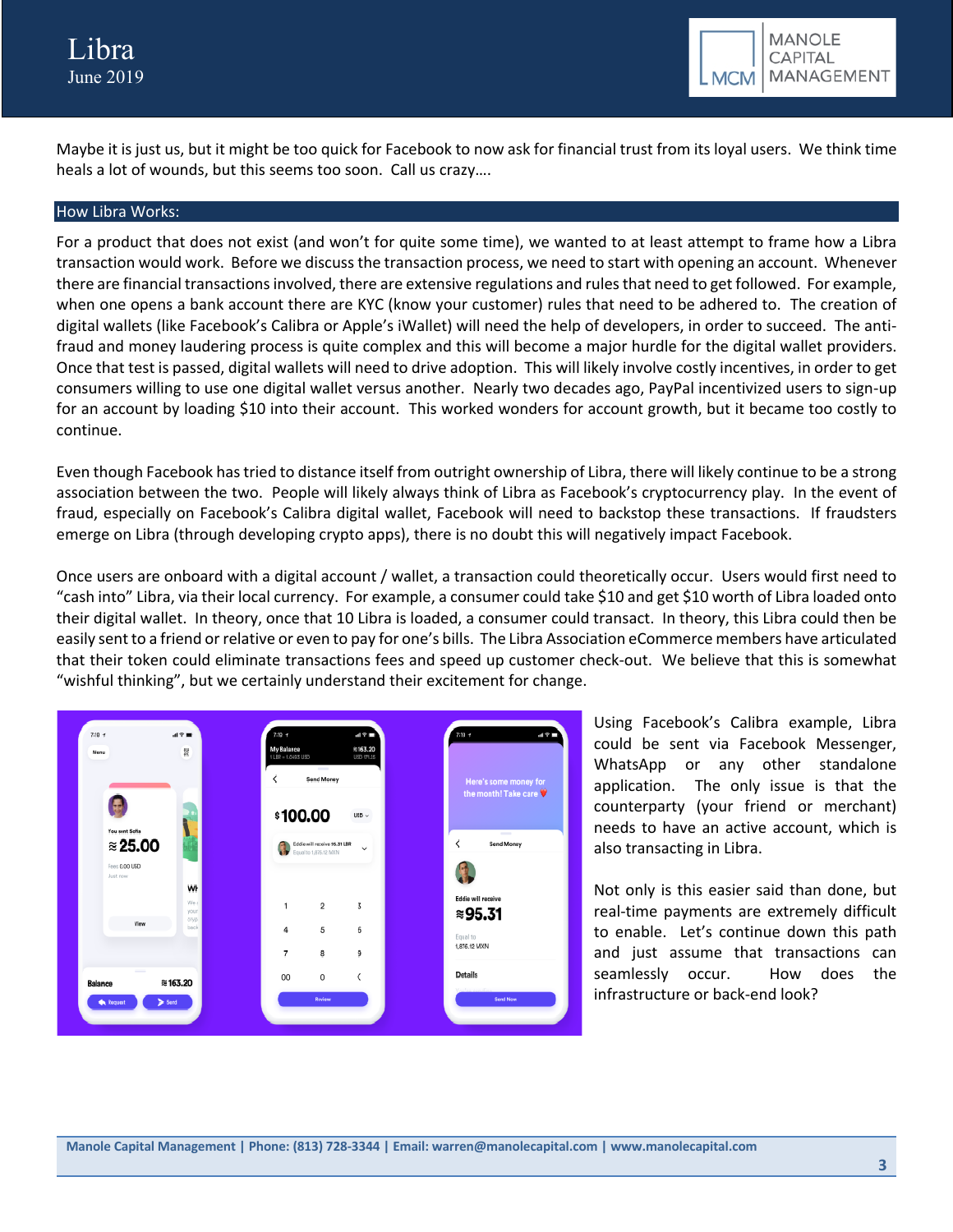

# Blockchain:

Each Libra blockchain transaction will get permanently written onto its authenticated database, its public ledger. One of the issues we have identified, is the term "permanent". Transactions on Libra are designed to be permanent and they cannot be reversed. If a transaction is fraudulent, they is no charge-back capabilities or ability to reverse the transaction. We see this as a potential problem, when one compares a Libra eCommerce transaction versus an online purchase today.

In comparison to hundreds of bitcoin miners, using unbelievable amounts of power/electricity, the Libra Association will be the blockchain operator and verifier of transactions. The premise and value-add of blockchain is its decentralized ledger. The Libra blockchain is a permissioned blockchain, where only approved entities can fulfill certain transaction requirements. We think this subtle difference might become a bigger issue. Why?

The entire Libra ecosystem and its blockchain technology was built by Facebook engineers, using their own programming language (called Move). Facebook's unique blockchain technology has been contributed to Libra, under an open source license. This special group (the Association) controls the governance and rules for Libra and essentially prevents it from being a fully decentralized structure. This bothers the crypto community and some claim this runs counter to the entire concept of cryptocurrencies being anonymous. Some are arguing that this makes Libra inherently more unstable or prone to attack. To counter this argument, Libra's governance calls for opening up the payment platform, for a broader level of participation, after 5 years.

Without getting too technical, Facebook is using an open source protocol called Apache. It requires its developers to document and save all of their modifications, but not release the source code to the general public. There are details on servers, acting as nodes, to approve transactions. There are details concerning the Merkle Tree structure it will employ and how this code will recognize changes made to the blockchain. Let's just say that Libra's Association will bear the brunt of the transaction-based processing. The costs for transacting, however small, with be borne by its users. Unlike a purchase transaction (at a retailer), which is usually free-of-fees, Libra will charge its users a processing fee.

Libra says it is "built for speed and scale" and it is designed to handle 1,000 transactions per second. This is much faster than bitcoin's 7 transactions per second or Ethereum's 15 transactions per second, but it is considerably substandard to the current payment system. For example, Visa claims that it has the capacity, during the active holiday season, to handle over 60,000 transactions per second. 1,000 transactions per second is nice, in comparison to bitcoin, but it is a far cry from being at Visa's scale.

#### Store of Value:

One of the flaws we have identified (in our 2017 note) in most cryptocurrencies, is their inability *"to act as a store of value".* Some digital currencies have attempted to peg their currency to the US dollar, to maintain a more stable value. Being able to transact, in roughly the same amount, has been a challenge for cryptocurrencies.

A Libra unit will be tied to a basket of bank deposits, short-term government securities, as well as some fairly stable currencies, like the US dollar, UK pound, European euro, Swiss franc and Japanese yen. The Libra Reserve is a 1-for-1 concept, with each Libra backed by hard assets. While this is a positive, compared to other un-stable digital currencies, we are surprised that the Chinese yuan is not involved in the f/x basket.

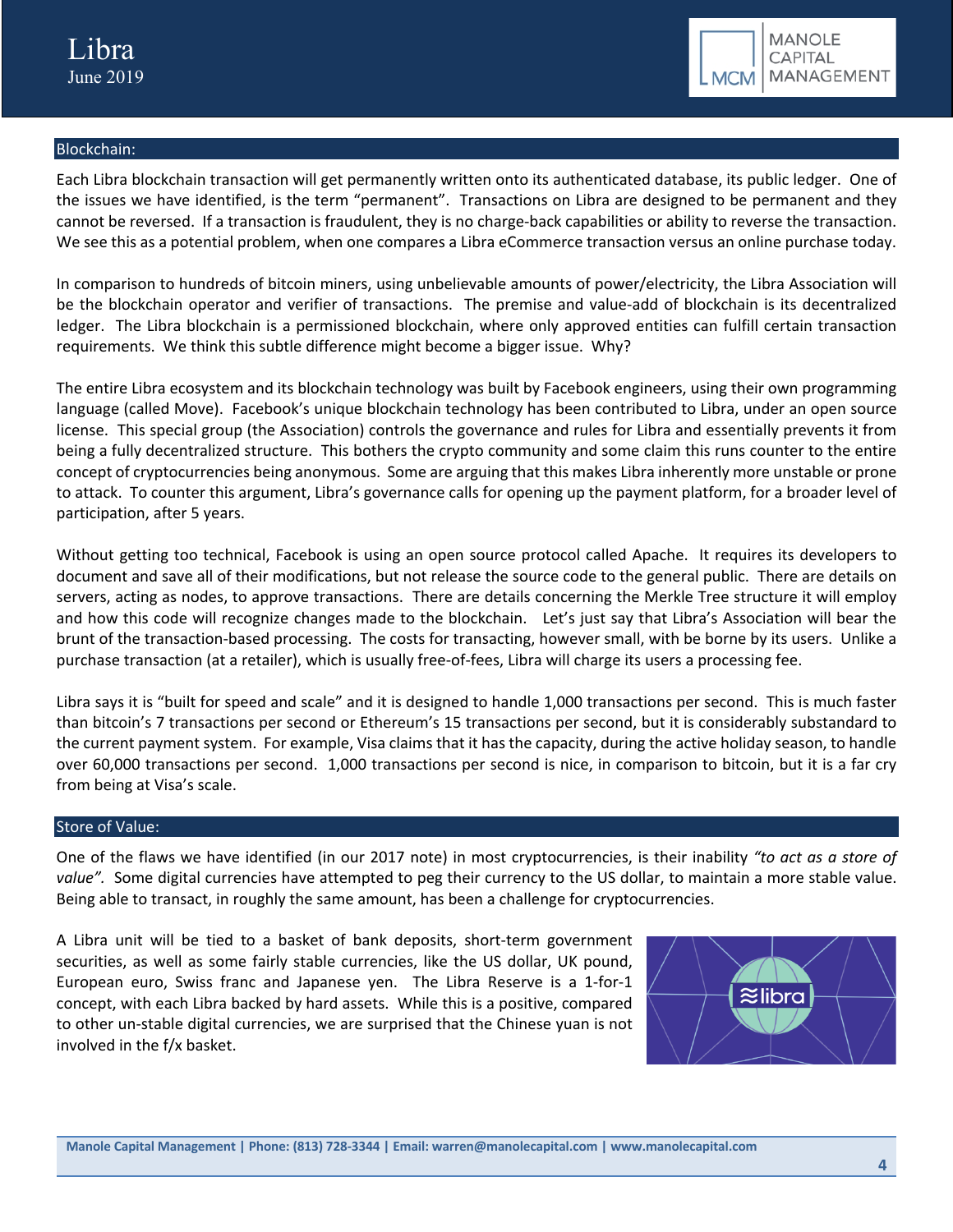Every time a Libra transacts, an equivalent unit is both created and destroyed. The takeaway is that all of the value of Libra in circulation floats, and that it is also collateralized with real-world assets. By managing the reserve of Libra, the goal is to become a valid "store of value" and more stable currency than bitcoin. From our perspective, this is a positive development for Libra versus bitcoin. However, solving the store of value issue is just one of the requirements. It will need to eventually become a valid and "medium of exchange".

# Medium of Exchange:

The holy grail for Libra, and any other cryptocurrency, is to become a globally accepted *"medium of exchange".* The ultimate goal would be to replace cash or cards, for all purchase transactions. Merchants complain that MDR's (merchant discount rates) or the cost associated with card payments, are way too high. Customers want choices, to pay by cash, debit or credit cards or even mobile payments. In our opinion, Libra's chances of checking the "medium of exchange" box are very low.

We expect the next several quarters to be very complicated, as Libra's founding members try to "work out its kinks". In fact, we would not be surprised if Libra was not ready for public consumption or a launch for another year or so. There is nothing in the Libra documentation that indicates how we will be able to transact, at the retail POS (point-of-sale), anytime soon. There is no information how exactly Libra can get spur vital merchant adoption. In order for Libra to get acceptance, at merchants and retailers, it will require significant integration and acceptance by merchant acquirers and processors. Hardware will need to be adapted and software / infrastructure will require significant investment. Considering that EMV (chip in card) standards took years to get implemented, we highly doubt retailers will be willing to bear this expense. We do not believe merchants will be clamoring to complicate their registers. To drive consumer adoption and merchant acceptance, we anticipate a significant amount of resources and marketing dollars will need to get spent.

One of the other items that Libra is attempting to solve is P2P (peer-to-peer or person-to-person) payments. For P2P transactions in the US and many developed countries, Venmo easily handles this process. If somebody wishes to remit funds across state lines, there are a number of regulations that need to be followed. If somebody wishes to send money overseas or to another country, the rules get even stricter. Many FINTECH companies target the "sleepy dinosaurs" of money transfer, Western Union and Moneygram. The ability to pick-up local currency, in over 200 countries, in real-time, is not a simple process to manage. These same companies state that the underbanked community is being ripped off by greedy money transmitters, that charge anywhere from 5% to 10% of the face amount transferred. This is a business that is ripe for change and ripe for technology improvements. We also do not believe P2P payments and money remittances are easy to solve. Good luck to those new FINTECH firms that believe that cross border transactions are simple to handle.

#### Libra Association:

The Libra Association will promote the use of its open-sourced blockchain, assist in the development of applications and programming, as well as help sign-up businesses to accept Libra for payments. In addition, the Libra Association will maintain the basket of assets that comprise the value of a Libra.

In our opinion, Facebook was very wise in how it launched this endeavor. If Facebook proclaimed that Libra was their cryptocurrency, it would have immediately failed. Facebook has had a difficult year or two on the privacy front. We will not go into the Cambridge Analytica hijacking of 87 million people's personal data, nor the political ad targeting that was the basis for Congressional testimony. None of that needs to be relived in this note. If Libra is to succeed, it needed to be launched as a self-governing, non-

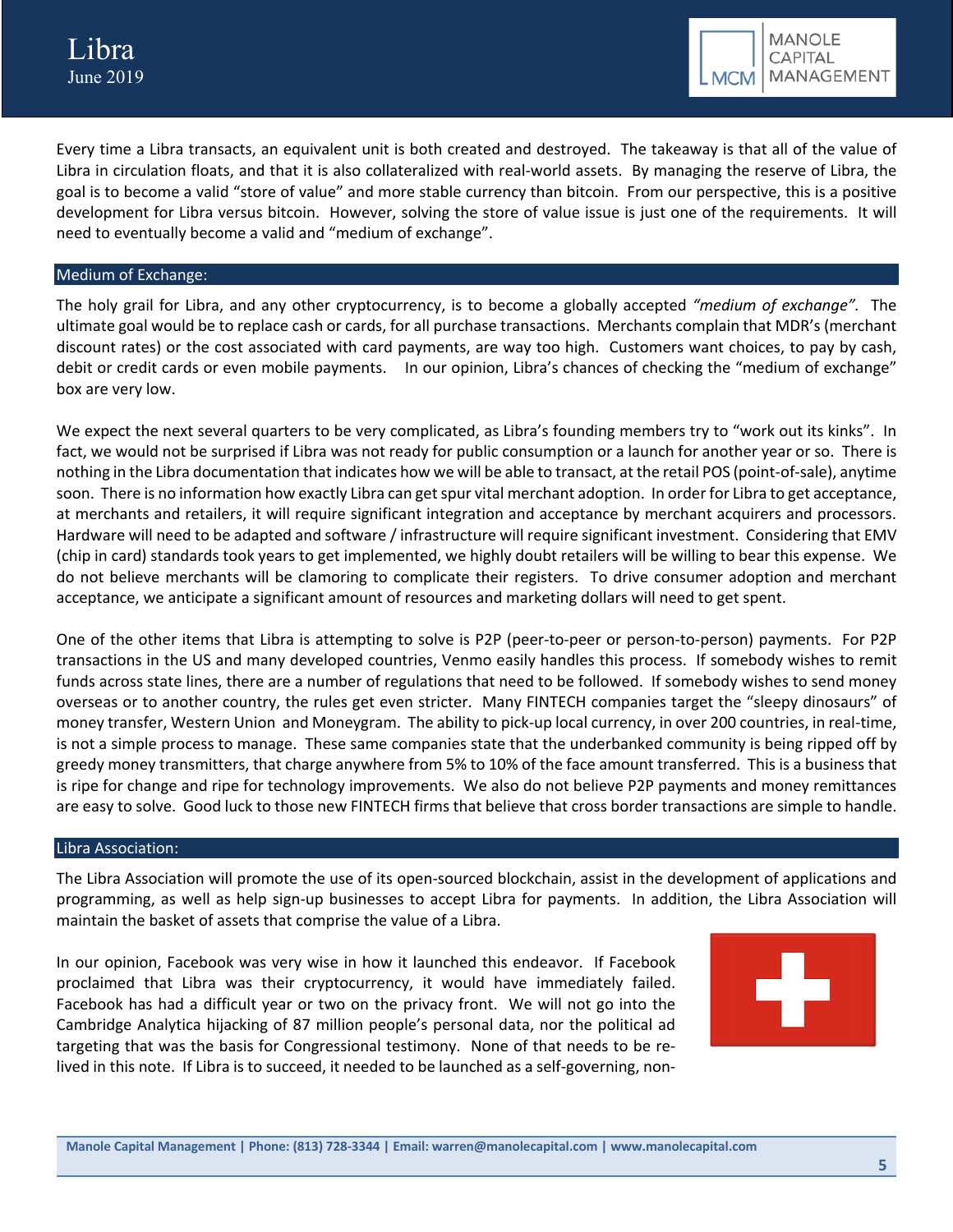

profit, independent venture. The Libra Association will be based in Geneva Switzerland, to further a perception of independence and neutrality.

Facebook does not control Libra, but it is just 1 of 28 founding members of the Libra Association. Facebook gets just one vote in the governance of Libra, just like its other participants. However, there will be some tight connection between Facebook and Libra. While Facebook would like to avoid the perception that it controls or owns Libra, it will be difficult to accomplish.

# The Government:

On the day of its launch, Democratic Congresswoman Maxine Waters said *"Facebook has data on billions of people and has repeatedly shown a disregard for the protection and careful use of this data. It has also exposed Americans to malicious and fake accounts from bad actors, including Russian intelligence and transnational traffickers."* This sure sounds like one lawmaker is directly tying Facebook to Libra, right?

In addition, Congresswoman Waters requested Facebook pause any and all development of Libra, until the House Financial Services Committee (which she chairs), can review it further. She said, *"Given the company's troubled past, I am requesting that Facebook agree to a moratorium on any movement forward on developing a cryptocurrency until Congress and regulators have the opportunity to examine these issues and take action."*

In case you thought this was just a Democratic issue, the ranking Republican on the Financial Services Committee, Patrick McHenry, also requested a hearing on Libra. He said, *"While there is great promise for this new technology in fostering financial inclusion and faster payments, particularly in the developing world, we know there are many open questions...".*  From our perspective, it sure sounds like bashing or at least investigating Libra (and its Facebook's association), is the only thing Democrats and Republicans can agree on in Washington DC.

# A Global Currency:

In our December 2017 bitcoin note, we questioned why global central bankers would allow cryptocurrencies to exist. Allowing bitcoin and other anonymous cryptocurrencies to thrive would undermine their ability to control monetary policy. While no central banker would ever say it, we think losing control over its currency is probably the single largest worry they have. Over the last year or so, we have seen several central banks and key regulators squash cryptocurrencies.

As we mentioned above, we think the currency basket approach that Libra is taking helps solves some of the volatility issues around cryptocurrencies. Creating a more stable valuation, should increase the odds of success. Even with this advantage over bitcoin and other cryptocurrencies, we do not believe global central bankers will allow a global currency to succeed. It sure sounds nice to say that we should allow young FINTECH companies to utilize modern technology and create new payment platforms for the benefit of the underbanked. The reality is that when the stability of the financial system is at stake, central bankers will intercede and take full control.

In addition to the House, we expect the Fed to scrutinize the implementation of Libra. On Wednesday June 20th, when asked about the launch of Libra, Fed chairman Powell said that the Fed has "*significant input into the payments system".* Furthering his point, Powell emphasized that regulators *"have jurisdiction to enforce anti-money laundering regulations on any businesses that operates in the digital sphere."* Just to emphasize the point (and insure that we don't put the cart in front of the horse), Powell then said, "*We will wind up having quite high expectations, from a sort of safety and soundness and regulatory standpoint, if they do decide to go forward with something."* Wow! *If* they decide to go forward doesn't sound like a ringing endorsement for Libra.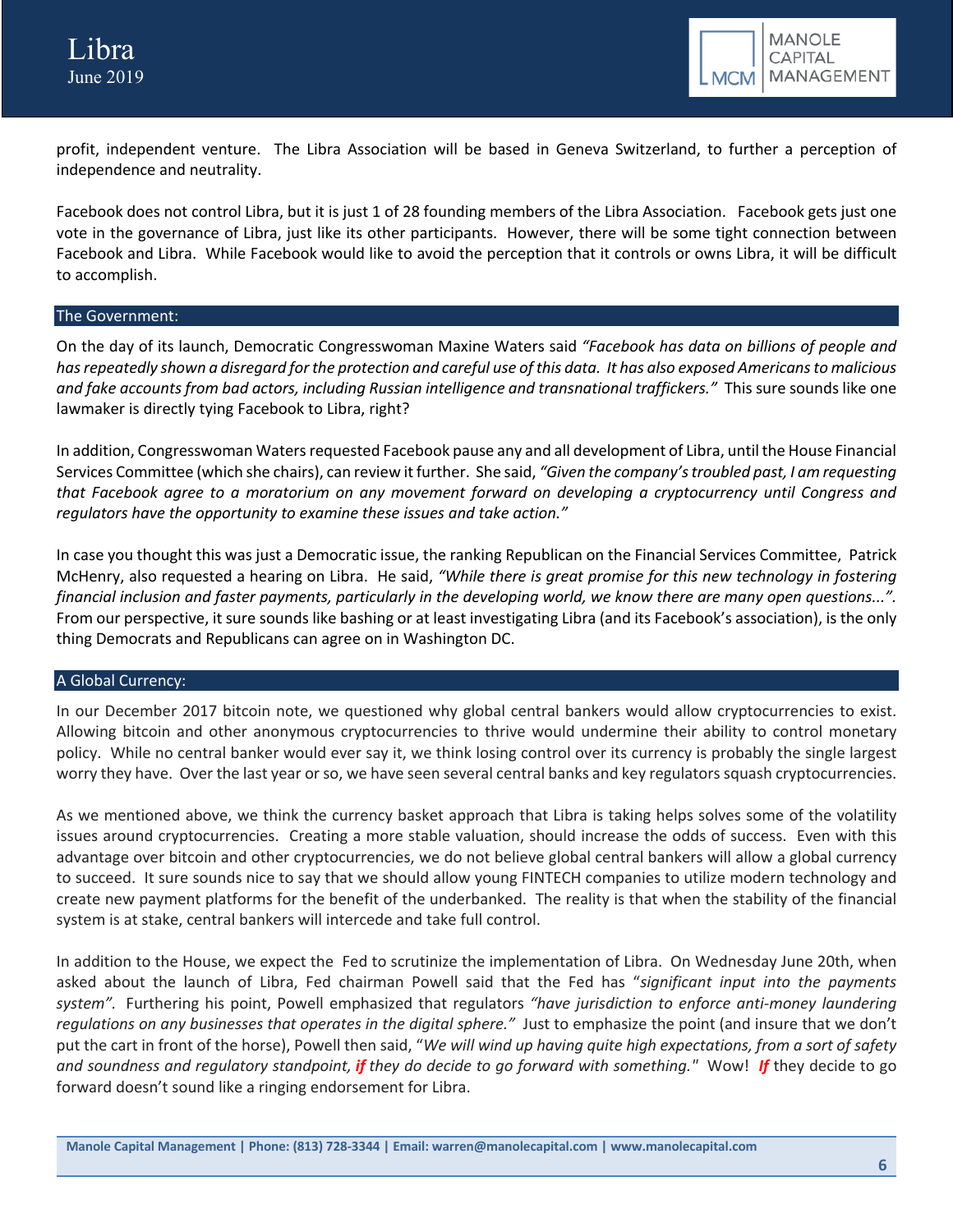

The Libra Association immediately responded by stating, *"We welcome public inquiry and accountability. We are committed to a dialogue with regulators and policymakers. We share policymakers' interest in the ongoing stability of national currencies."* We question whether or not this statement was written by the Libra Association or by Facebook's head of investor relations. In our opinion, it will be a challenge for Facebook to just be one of Libra's founding members.

#### How To Join:

The goal is for the Libra Association is to be all-inclusive, but there clearly are some standards and requirements. Manole Capital will not be joining the Libra Association anytime soon and we are reminded of the great 1949 quote from Groucho Marx, where he said "I don't want to belong to any club that would accept me as one of its members."

To join the Libra Association, an entity must meet a slew of requirements. For starters, each founding member must invest \$10 million into Libra's operations. We view this as the "cover charge" for entering the Libra bar. While this is too much for us, it is peanuts for others that want a "seat at the adult table".



Payment members are Mastercard, PayPal, PayU, Stripe and Visa. Technology and marketplace members are Booking Holdings, eBay, Facebook, Farfetch, Lyft, Mercado Pago, Spotify and Uber. Telecommunication members are Iliad and Vodafone. Blockchain members are Anchorage, Bison Trails, Coinbase and Xapo. Venture Capitalist involved are Andreessen Horowitz, Breakthrough Initiatives, Ribbit, Thrive Capital and Union Square Ventures. Lastly, non-profits and academic institutions joined, including Creative Destruction, Kiva, Mercy Corps and Women's World Bank.

Also, founding members need to meet a number of specific requirements. Businesses must exceed a threshold of a \$1 billion US dollar market capitalization, \$500 million in customer balances, reach 20 million

people a year and or be recognized as a top 100 industry leader (by S&P). Cryptocurrency investors must have more than \$1 billion in assets under management or custody more than \$100 million in assets. Technical requirements include a half rack of server space, a 100 Mbps of dedicated internet connection, a full-time site reliability engineer, as well as enterprisegrade security.

# How Members Profit:

While the Libra Association says it is a not-for-profit organization goal, founding members potentially could be able to earn a profit down-the-road. Once Association members pay their initial \$10 million, they are given a Libra Investment Token. Their share of tokens translates into their proportion of any future dividend payments. Before they earn any revenue, founding members need to share in the operating costs of Libra, pay for infrastructure and engineering, and make important non-profit grants. Once all of these costs are factored in, Libra founding members may be able to earn additional revenue and profits. How?

The first revenue opportunity will come from interest payments. Libra members will get to share in the interest earned on Libra reserves (see above). We have seen some analysts estimate that Libra balances carried by potential users will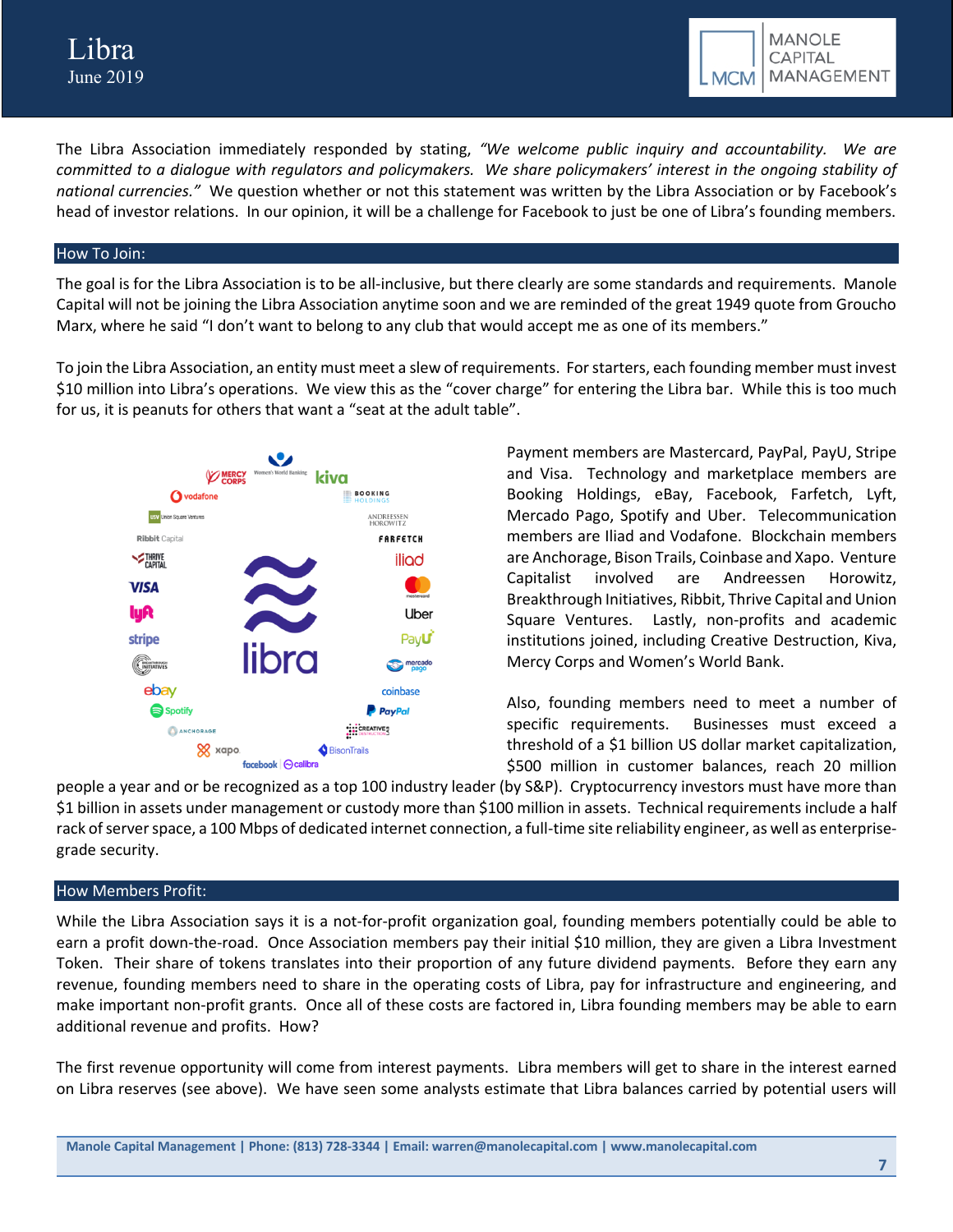

generate a huge amount of interest revenue. With interest rates in the US potentially headed down and European markets still dealing with negative rates, we do not believe this will amount to a significant revenue pool to share. Call us skeptical, when a business model is based off of profiting from interest rates. Have these people seen the stock prices of US or European banks?

The other aspect to consider, if Libra is successful and gains traction, is that digital wallets could leverage their customers and offer additional financial services. Kevin Weil is the head of products at Calibra and he recently discussed how Facebook could launch additional financial products and tools to monetize its customers. Could Facebook begin to sell investing tools or lending products to their embedded Calibra users?

Facebook could, but our research shows that this isn't a winner with Gen Z. Last month, our interns did a survey on roughly 200 of their Gen Z peers. In our banking note, which can be read here, we found that Gen Z is not looking to get their banking and brokerage services from "Big Tech". We asked if Gen Z wanted to get banking services from Apple or Amazon or Google or Facebook. Our survey found that mixing social media and financial data is not a great combination. 2/3rd's of Gen Z said they weren't interested.

So, we do not believe the significant revenue exists for founder members to earn a return on their investment from interest payments. We also do not believe members will be able to monetize their users, to a great extent. So, what is the takeaway?

Maybe Libra will not be a money maker, but we hope it can help the underbanked handle payments and certain remittances. If successful, the biggest beneficiary may not be its founding members, but rather a large number of people that are currently on the outside looking in, for traditional financial services.

# **SWITCH TO TECH BANKING?**



#### Conclusion:

It is way too early to tell if Libra will succeed. Like all good start-up's, Libra has a grand plan and vision. Who wouldn't want a new, no-cost global payments platform? The reality is that the payment ecosystem is very complicated and complex. Nothing happens quickly in payments, except for your current credit card transaction.

From our perspective, Libra is a better version of bitcoin, but it is still a theory or concept. We like how there are multiple (and powerful) players involved in the Libra Association. Most joint ventures, especially in the payment community, fail. One recent example is ISIS, which changed its name to CurrencyC, for obvious reasons. JV's typically struggle because one or two members look to push their agenda. Will all Libra Association founding members look to "play nice" with each other? The concept of "frien-emy" is cliché, but very apropos. Visa, Mastercard & PayPal are sworn enemies and actively compete in the market for accounts, banks and customers. While these payment firms might contribute some collective knowledge and expertise, we do not expect them to help construct a business that theoretically could hurt their long-term success. Will they help in governance and cooperate for the greater good of Libra? Sure, but do not expect them to unleash their best ideas and do anything that might disrupt the secular growth of the payments industry. Will Google or Apple or Amazon be comfortable joining Libra, if the perception is that it is Facebook's baby? We aren't so sure. If those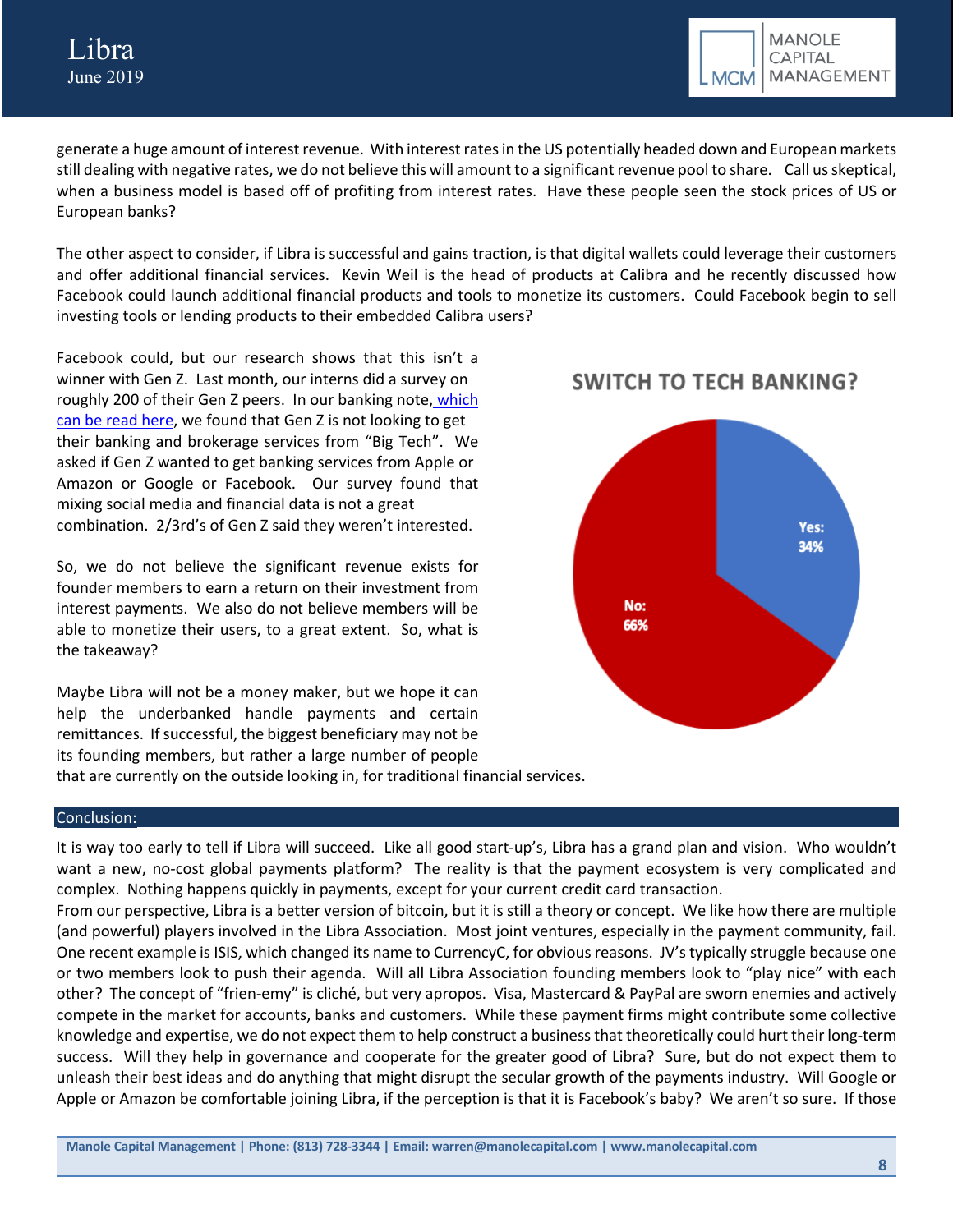technology firms launched a similar venture, we would expect to see Visa and Mastercard and PayPal participate as founding members too.

If the cost of buying a billion dollar Powerball jackpot ticket is \$1, people will line up around the block to buy a ticket. I'm sorry to say it, but for Visa and Mastercard, a \$10 million investment (in something like Libra) is the equivalent of a \$1 lottery ticket for you and me.

We will not hold our breathe, waiting for the launch of Libra. It is the equivalent of a "concept stock", with no revenues, profits, or users. All it has is a nice collection of founding members, and a collection of hopes and dreams. We will closely watch its progress and attempt to understand its ramifications. We are long-term investors, with a heavy concentration of wonderful FINTECH companies. We believe that the perception that Libra is a Mastercard or Visa or PayPal killer, is way off base. Libra is trying to become simpler to set-up than a PayPal or Venmo account. It hopes to become a more ubiquitous payment method than Mastercard or Visa. It wants to create a more stable and efficient platform, with dramatically lower fees. Libra also wants to make its services available to nearly 2 billion people currently underserved by traditional banks. These are aggressive goals and we hope that Libra is successful. However, hope is not a reason to invest, at least from our perspective. While hope is nice, facts and reality are more important in our investment criteria.

In the event Libra is a success, we like that our payment companies are involved and have a "seat at the table". In the event Libra successfully helps the underbanked community, this would obviously be a negative for certain money transmitters or payday lenders. For our FINTECH portfolio, the impact would be negligible. Call us crazy, but we think our payment companies made a \$10 million "investment" in Libra, to simply keep a watchful eye on the evolution of the payments and cryptocurrency market.